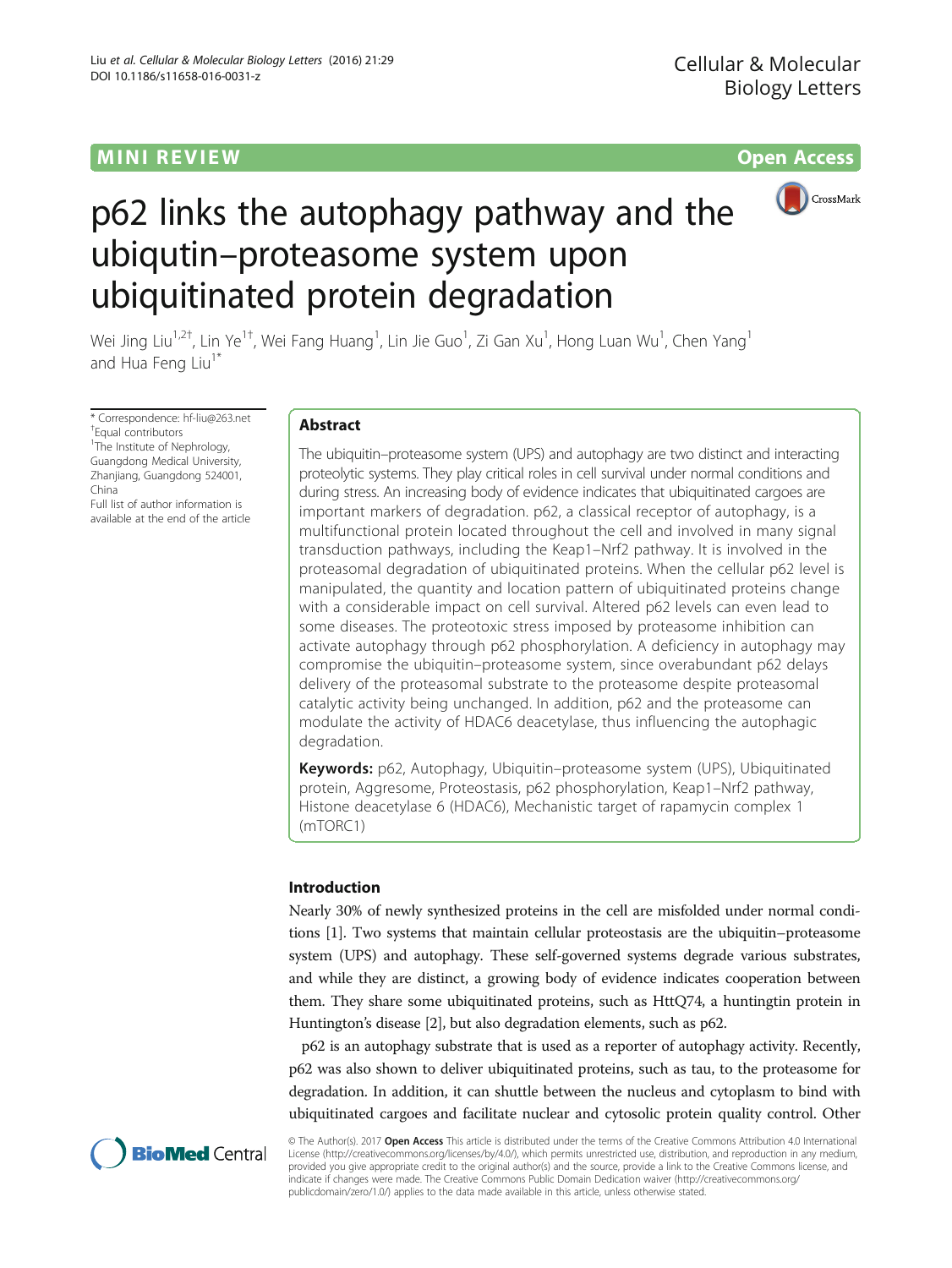functions of p62 are gradually being revealed, emphasizing its importance in the proteolytic system. This review focuses on the role of p62 in linking the ubiquitin–proteasome system and autophagy pathway upon ubiquitinated protein degradation (Fig. 1).

# Ubiquitin–proteasome system

The ubiquitin–proteasome system (UPS) plays a critical role in the degradation of short-lived, misfolded and damaged proteins. This is necessary to maintain protein homeostasis, cell cycle control [[3](#page-10-0)], inflammation, oxidative stress, apoptosis [[4\]](#page-10-0) and immunity [[1](#page-10-0)]. It even serves a non-proteolytic function in the control of translation [\[5](#page-10-0)]. The proteasome is a highly conserved protease complex consisting of two moieties that combine into a diversity of forms: the 20S catalytic core particle and the 19S or 11S regulatory particle(s) (Fig. [2](#page-2-0)). 20S is a barrel-shaped complex that possesses two α-rings and two β-rings, with each ring composed of seven subunits. β1, β2 and β5 are 3 subunits of each β-ring, respectively possessing peptidylglutamyl peptide-hydrolyzing or caspase-like activity (PGPH or C-L); trypsin-like activity (T-L); and chymotrypsinlike activity (CT-L) [[6](#page-10-0)]. 19S consists of a lid and a base, which is involved in substrate recognition, deubiquitination, unfolding and further translation into 20S for degradation [[7, 8](#page-10-0)].

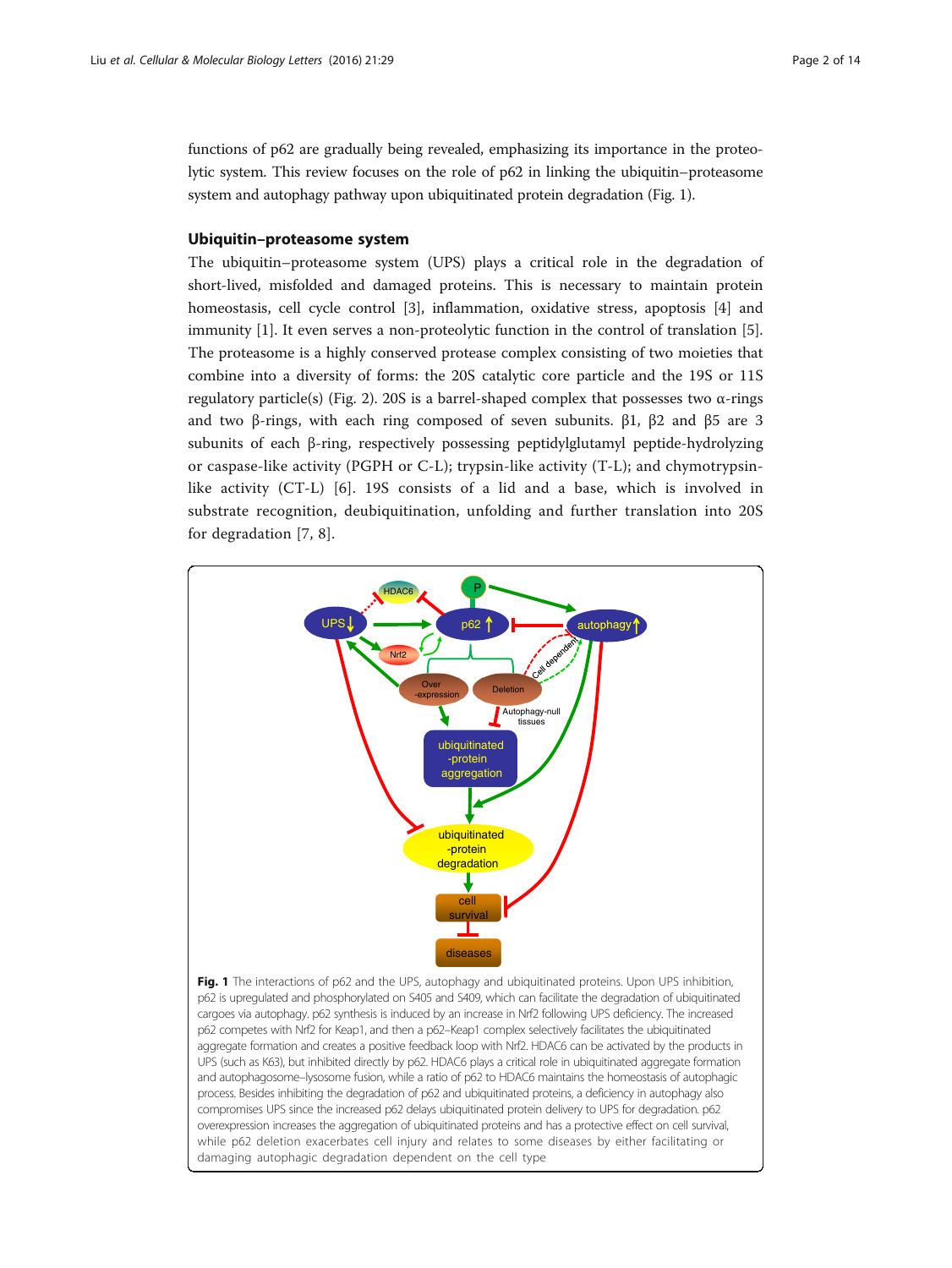<span id="page-2-0"></span>

The progress of proteolysis also requires ubiquitin to covalently attach to substrates. This 76-amino acid protein can form an isopeptide bond between its C-terminal glycine (G76) and a lysine residue within the target molecules or ubiquitin itself [\[9](#page-10-0)]. Ubiquitination is completed via an enzymatic cascade involving E1 ubiquitin-activating enzyme(s), E2 ubiquitin-conjugating enzyme(s) and E3 ubiquitin ligase(s). Then the ubiquitinated proteins are recognized and degraded by the 26S proteasome, which consists of a 20S unit with one or two 19S units at one or both ends [\[10](#page-10-0)].

## Autophagy

Autophagy is a highly evolutionarily conserved degradation system in eukaryotes [[11](#page-10-0)]. It was first considered to be a non-selective bulk system for degrading long-lived proteins and organelles to recycle nutrients and generate energy [\[12](#page-10-0)]. Later studies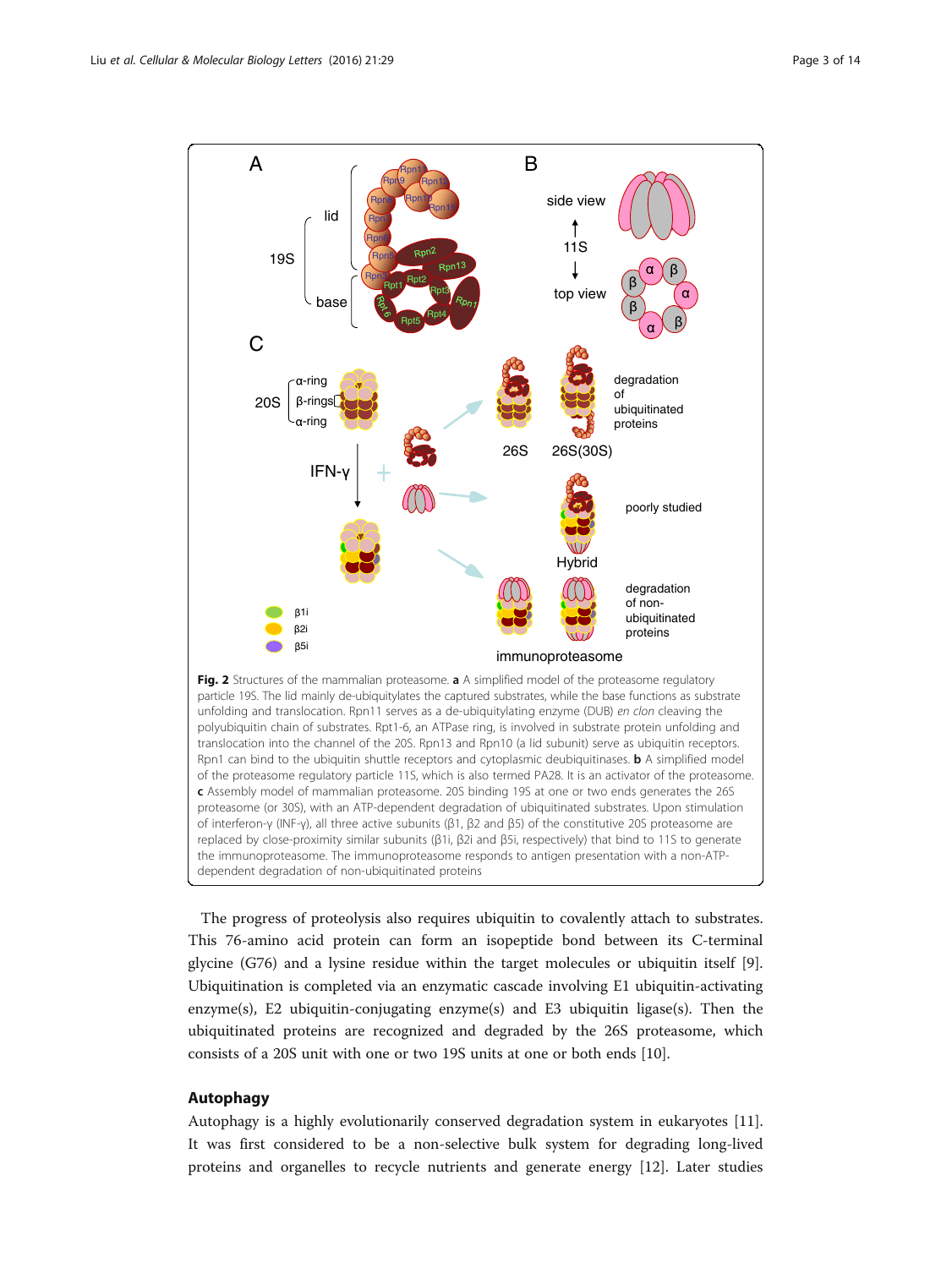showed that autophagy selectively degrades protein aggregates (aggrephagy), peroxisomes (pexophagy), damaged mitochondria (mitophagy), intracellular bacteria and viruses (xenophagy), surplus endoplasmic reticulum (reticulophagy), ribosomes (ribophagy) and mid-body ring structures [\[13\]](#page-10-0).

The autophagic degradation model of eukaryotes is emerging through more recent research [\[12](#page-10-0)]. Autophagy begins with the formation of a phagophore, which is a crescent-shaped double membrane tightly associated with LC3II. The phagophore engulfs adaptor-mediated ubiquitinated substrates to become an autophagosome, which fuses with the lysosome to become an autolysosome with an internal acidic, hydrolytic environment that helps to degrade the content [\[14](#page-10-0)]. For content outside the cell, the cell membrane caves to envelop it. This is an endosome, which fuses with an autophagosome to become an amphisome, which in turn fuses with a lysosome to become an autolysosome.

Autophagy-related gene (Atg) proteins play essential roles in autophagy. They are known as the 'core machinery' [[15](#page-10-0)]. More than 40 Atg proteins have been identified as participating in autophagy or autophagy-related processes [[16](#page-10-0)]. p62 and NBR1 (neighbor of BRCA1 gene 1) are two important cargo receptors involved in selective autophagy. They are essential in the formation of ubiquitinated aggregates [[17](#page-10-0), [18](#page-10-0)]. NBR1 is twice as large as p62, has a similar domain architecture, and shares several key features with it. Cellular NBR1 is modulated by the autophagic process and does not seem to be influenced by proteasomal degradation [\[17\]](#page-10-0). Recent studies have revealed a critical role for autophagy in some human diseases, such as tumors [\[19\]](#page-10-0), neurodegenerative diseases and aging. Some cell lines, such as podocytes, have high basal autophagy [\[20\]](#page-10-0).

#### p62

p62 was the first selected autophagy adaptor discovered in mammals [\[11](#page-10-0), [21](#page-10-0), [22\]](#page-10-0). It was termed sequestosome 1 (SQSTM 1) by Shin due to its ability to form aggregates [[23\]](#page-10-0). A170 and ZIP are the respective names for the mouse and rat variants.

p62 is a multifunctional protein consisting of an N-terminal Phox-BEM1 domain (PB1), a ZZ-type zinc finger domain, a nuclear localization signal (NLS), an export motif (NES), an LC3-interacting region (LIR), a Keap1-interacting region (KIR), and a C-terminal ubiquitin-associated domain (UBA) [\[24, 25\]](#page-10-0) (Fig. [3](#page-4-0)). p62 interacts non-covalently with ubiquitin or polyubiquitin chains via the UBA domain, and then delivers polyubiquitinated cargoes to autophagy via the LIR domain (which is also known as the Atg8 family-interacting motif), and to the proteasome via the PB1 domain [\[23,](#page-10-0) [26](#page-11-0)]. In addition to a high potential for homo-oligomerization [[27](#page-11-0), [28\]](#page-11-0), the PB1 domain can also heterooligomerize with NBR1 or other PB1 domain-containing proteins, such as atypical protein kinases Cs ( $\alpha$ PKCs), MEKK3, MEK5, ERK1 and Rpt1, which modulate different signaling pathways and get involved in osteoclastogenesis, angiogenesis and early cardiovascular development or cell polarity [[29](#page-11-0)].

The oligomerization of p62 via the PB1 domain is critical for ubiquitinated protein accumulation in autophagy-null cells [[30\]](#page-11-0). αPKCs and MEKK3 can activate NF-κB signaling by binding the PB1 domain of p62, respectively with the assistance of the receptor-interacting protein-1-binding (RIP-binding) ZZ domain and tumor necrosis factor receptor-associated factor 6-binding (TRAF6-binding) TB domain [[31, 32](#page-11-0)]. The p62–TRAF6 complex appears to modulate the ubiquitination of the IKK complex [[33](#page-11-0)].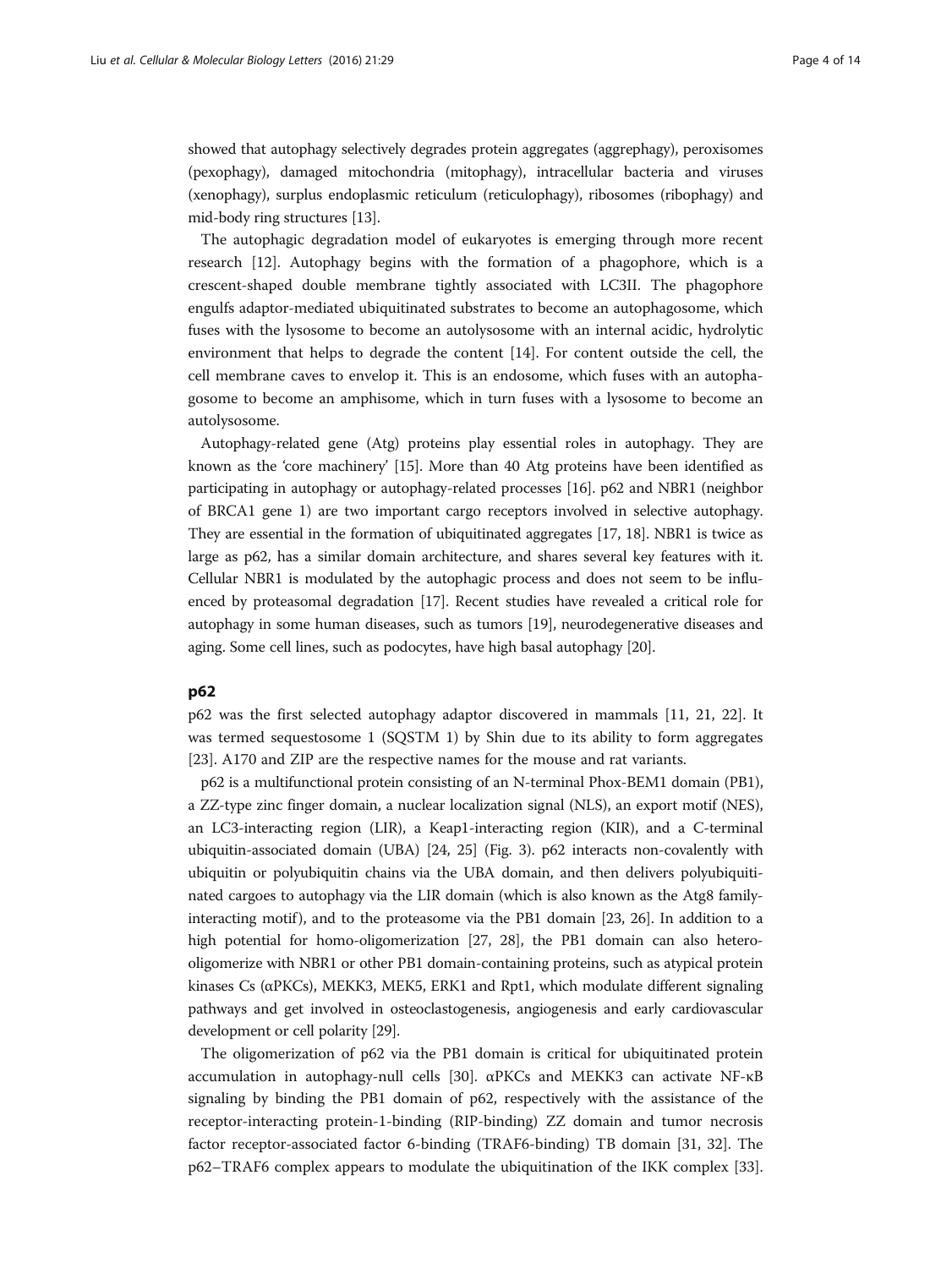<span id="page-4-0"></span>

The specific role of MEK5 binding to p62 is actually unclear at present. p62 controls adipogenesis and obesity via interaction with ERK1 [[34](#page-11-0)]. The functions of the other domains will be covered in later chapters.

The intracellular level of p62 is dependent on transcriptional regulation and posttranslational autophagic degradation. The transcription of p62 is modulated by oxidative stress (Nrf2), the Ras/MAPK pathway, the JNK/c-Jun pathway and some chemical compounds (e.g., resveratrol, an inducer of autophagy) [[35\]](#page-11-0). Proteasome inhibition and starvation can also induce p62 synthesis [[36\]](#page-11-0). On the other hand, p62 is modulated by autophagy since it acts as a substrate during autophagic degradation.

# Ubiquitinated protein degradation pathway

Ubiquitination is integral to the proteolytic system. Ubiquitin possesses 76 amino acid residues and is highly conserved from yeast to humans. It also possesses some nonproteolytic functions, including vesicle trafficking via ubiquitination of membrane proteins, protein kinase activation, DNA repair and chromatin dynamics through monoubiquitinated histone. A common mechanism involves ubiquitin or polyubiquitin chains recruiting ubiquitin receptors to perform biological functions [[37\]](#page-11-0).

Ubiquitin is involved in three degradation pathways (UPS, lysosome and autophagy). The triage of ubiquitinated proteins is probably based on their location, the ubiquitin chain length and the linkage types. The three degradation pathways may be interdependent on the ubiquitin pool in the cell [\[38](#page-11-0)]. Based on the lysine residues inside ubiquitin, seven homogeneous polymer chain linkages can be defined: K6, K11, K27, K29, K33, K48 and K63 [\[39](#page-11-0)].

The K48 chain is a classical sign of proteasomal degradation [[39](#page-11-0)]. K63 is a common marker in the autophagy process [\[40\]](#page-11-0). However, recent studies revealed that the proteasome seems to accept almost all types of ubiquitin chain, including homogenous, heterogeneous, linear, head-to-tail, single and multi-branched chains and even those with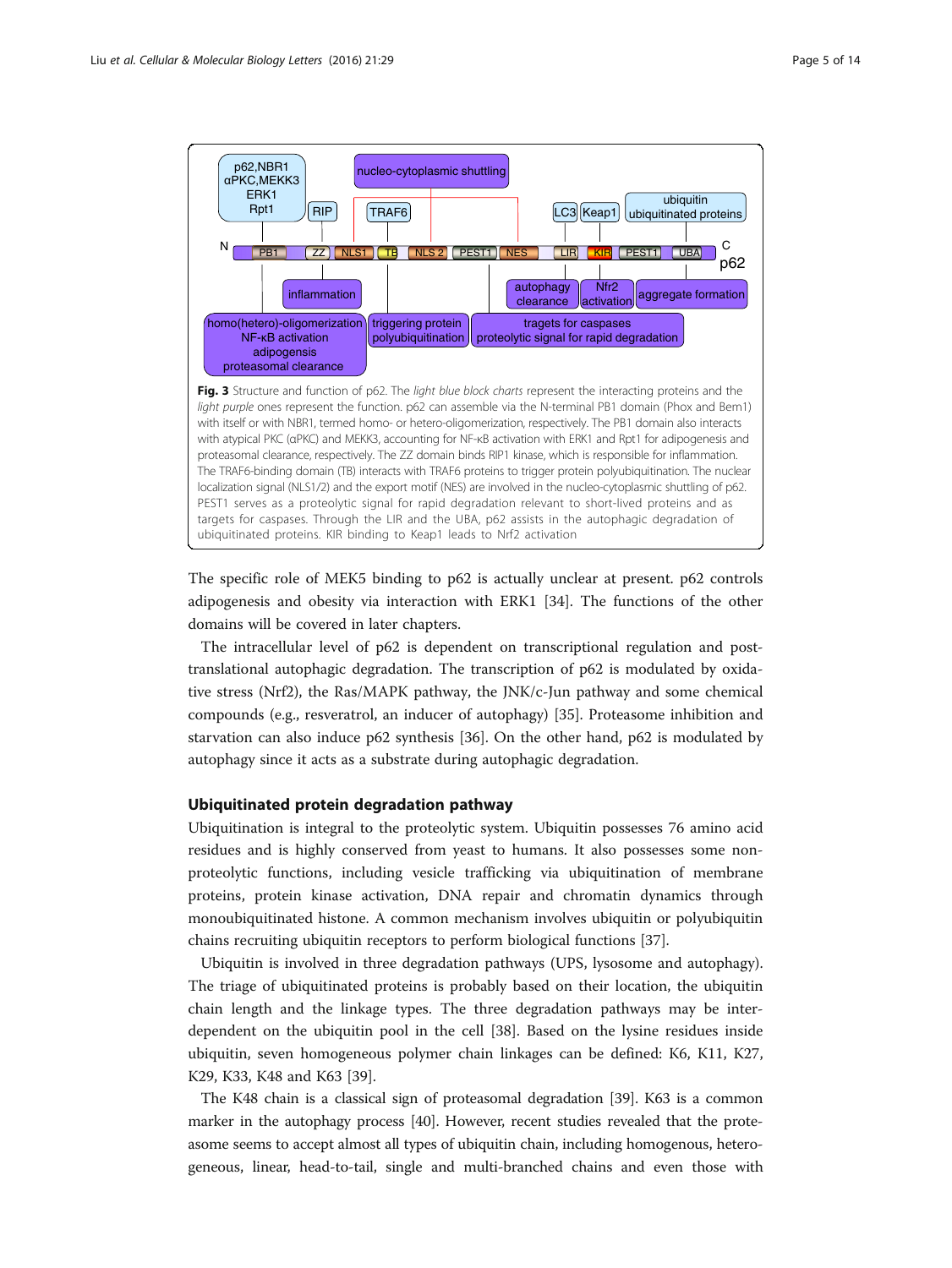mono- or multi-monoubiquitination [[39](#page-11-0), [41](#page-11-0)]. It is believed that ubiquitin polymer chains consist of at least four ubiquitin moieties [[38](#page-11-0)]. Autophagy can also accept many types of ubiquitin chain [\[42\]](#page-11-0).

It should be noted that K48 is still the common linkage targeting proteins to the proteasome. During proteasomal degradation, the length of the substrate proteins determines whether the process is mediated by mono- or polyubiquitination [\[43\]](#page-11-0). The existence of linkage multiplicity implies subtle alterations that contribute to the strength and/or conformation of the interaction between the proteasome and the substrates. Subtle alterations may control their "priority" to the proteasome, resulting in altered degradation rates that give rise to multiple biological functions [\[39\]](#page-11-0).

The UBA domain of p62 can bind K48 and K63 (with a higher affinity for K63) [[40, 44](#page-11-0), [45\]](#page-11-0). UBA phosphorylation may enhance the affinity for K48 and K63 [\[46](#page-11-0)]. The longer ubiquitin chains show higher affinity for p62 [[23\]](#page-10-0). K11 and K13 are thought to have non-proteolytic functions [[47](#page-11-0)], and the other polyubiquitin chains have functions that remain unclear.

Determining the overall contribution of UPS and autophagy to ubiquitinated protein degradation is a topic of considerable interest. Studies with subjects ranging from Drosophila to mice suggest that the inactivation of autophagy by pharmacological or genetic inhibition causes the accumulation of ubiquitinated proteins in the brain [[48, 49\]](#page-11-0), skeletal muscle, cardiac muscle, pancreatic β-cells, podocytes and hepatocytes. However, Natura et al. obtained the opposite results [[26](#page-11-0)]. In their study, they compared the turnover dynamics of endogenous ubiquitinated proteins by proteasome and autophagy by assessing the effects of their inhibitors. They found that pharmacological or genetic inhibition of autophagy could not increase the ubiquitinated protein level, although proteasome inhibition by epoximycin did. However, many proteins are degraded by both UPS and autophagy [\[2](#page-10-0), [50](#page-11-0)]. Different cell lines may account for this discrepancy.

#### The role of p62 in autophagy

#### The relationship between p62 and autophagy

As mentioned previously, p62 delivers ubiquitinated cargoes for autophagic degradation via the C-terminal UBA domain or the LIR domain, and then the PB1 domain promotes the process [\[26](#page-11-0)]. Activating autophagy reduces the expression of p62. Pharmacological and genetic inhibition of autophagy can increase the level of p62 in various cell lines (e.g., HeLa cells [[22](#page-10-0)] and neonatal rat ventricular myocytes [\[51\]](#page-11-0)), tissues (e.g., cardiomyocytes [[51](#page-11-0)], pancreatic β-cells [\[52\]](#page-11-0), skeletal muscle [[53](#page-11-0)], liver [[54](#page-11-0)] and central nervous system [[48](#page-11-0)]), and species (e.g., mice [\[11\]](#page-10-0) and *Drosophila* [\[55\]](#page-11-0)).

In HeLa cells, p62 overexpression has no influence on the autophagic vacuole number and p62 knockdown does not have an effect on autophagic flux [\[2](#page-10-0)], indicating that p62 is not required for autophagosome formation under basal condition and starvation. However, in some cell lines, overexpressed p62 enhances protein aggregation and has a protective effect on cell survival [[22](#page-10-0), [56](#page-11-0), [57\]](#page-11-0). Moreover, p62 deletion results in the impaired formation of the LC3-II, aggresome and autophagosome, exacerbating cell injury and lowering cell viability under basal conditions and misfolded protein stress in cardiomyocytes [[58](#page-12-0)]. On the other hand, silencing p62 can also activate autophagy, as evidenced by an increase in the conversion rate of LC3I to LC3II and in the amount of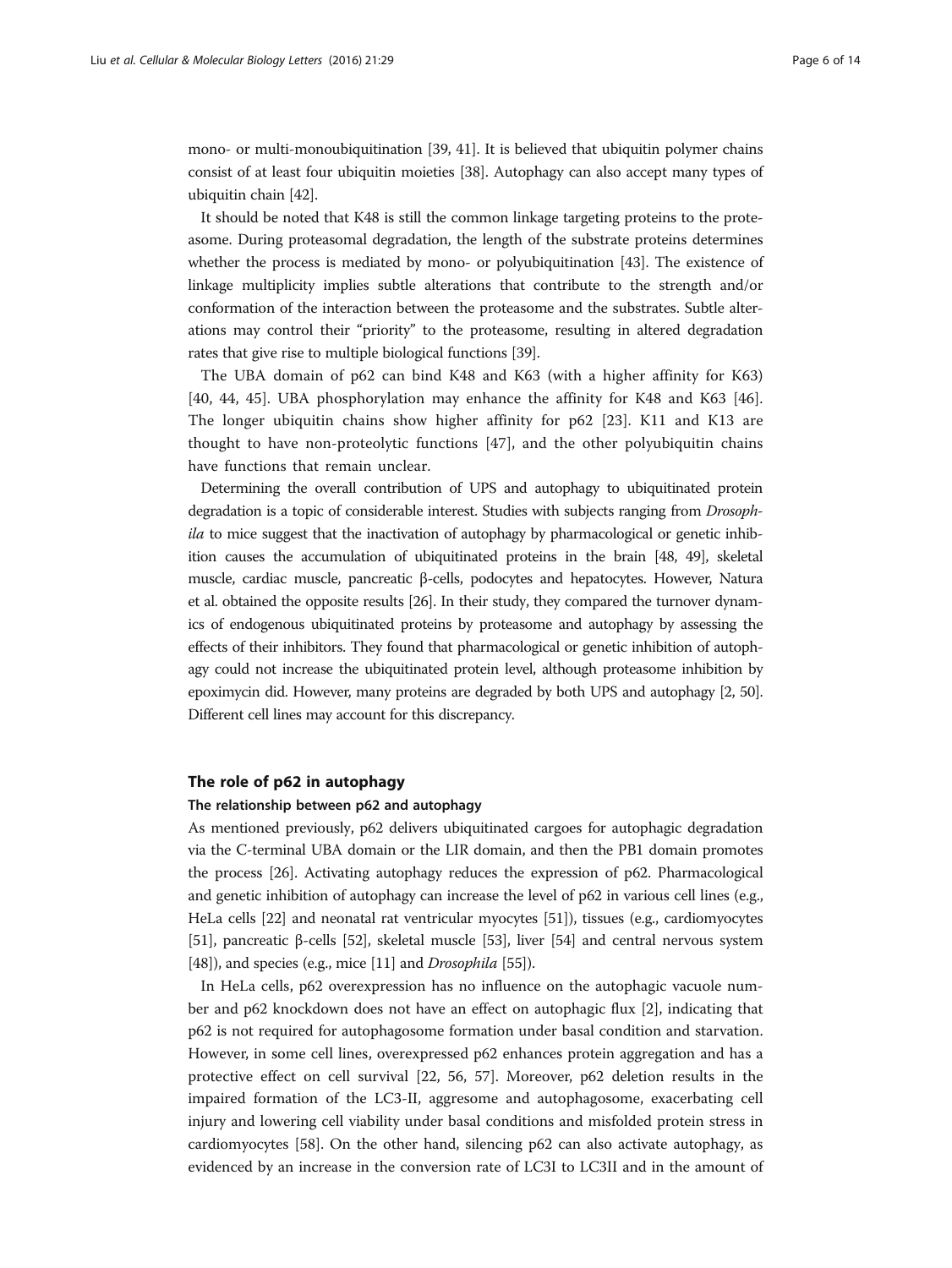multilayered autophagosomes (which may present mis-regulated autophagy) in several carcinoma cell lines. Autophagic cell death is the result [[59](#page-12-0)]. Thus, although the impact of p62 on autophagy is cell-dependent, p62 deletion leads to cell death in almost all of the cell lines.

p62 is localized to ubiquitin-positive inclusions, which is a common phenomenon that can be observed in some diseases, such as neurodegeneration [[60](#page-12-0)]. Collectively, p62 relates to the formation of ubiquitin-positive inclusions and binds LC3II to facilitate autophagic degradation. Some studies demonstrated that a reduced p62 level is accompanied by reduced formation of ubiquitin-positive aggregates in autophagy-null mice, but not in autophagy-normal mice [\[11](#page-10-0)]. A similar result was found in Drosophila [\[55\]](#page-11-0). The total amount of ubiquitinated protein in p62 knockout tissues is less than that found in autophagy-null tissues [\[11\]](#page-10-0). Therefore, p62 is critical for the aggregation of ubiquitinated proteins [[11](#page-10-0), [21](#page-10-0), [55\]](#page-11-0). In addition, there may be other pathways that form ubiquitinated aggregates [[2](#page-10-0)].

# p62 as an autophagic flux reporter

p62 is widely used as a predictor of autophagic flux [[2](#page-10-0), [61](#page-12-0)], since it is a thoroughly explored autophagic substrate. However, many factors should be considered when assessing autophagic activity using p62. First, p62 interacts with several signaling molecules, which affects its transcriptional synthesis, increasing the complexity of p62 as an autophagic flux reporter. For example, the KIR domain of p62 binds Keap1 to free Nrf2, which can then induce p62 synthesis [[62](#page-12-0)]. In addition, p62 is a key sensor of the mTOR pathway, in which p62 is induced by amino acid shortage [[63](#page-12-0)]. On the other hand, some agents, such as the phosphatidylinositol 3-kinase (PtdIns3K) inhibitor LY294002, actinomycin D and wortmannin, can inhibit p62 protein synthesis [[35](#page-11-0), [64\]](#page-12-0).

Another issue is the degradation process. It has been reported that Pan-cathepsin inhibitors and bafilomycin A1 can stop the degradation of p62 [\[35](#page-11-0)]. We should also take UPS into account, since the p62 protein level increases upon proteasome inhibition, as described above. Finally, overexpressed p62 (e.g., p62-GFP) tends to selfaggregate, which manifests as an inaccurate reduction in autophagy activity [[65\]](#page-12-0). Therefore, when assessing autophagy flux with p62 analysis, it is advisable to use other assessments as well, such as the mRNA level of p62 and LC3-II turnover.

During starvation, the expression level of p62 does not always inversely correlate with autophagy activity. Not only can autophagy be induced, but p62 transcriptional synthesis is also active upon starvation [[63, 66\]](#page-12-0). p62 is restored to basal levels upon prolonged starvation via transcription upregulation triggered by amino acid shortage, although p62 is reduced by autophagic degradation during the early hours [\[66](#page-12-0)].

The significance of p62 restoration might be the integration of different proteins to fulfill specific functions, since the other domains of p62 get involved in many signal pathways. Besides, p62 knockdown likely activates autophagy through mTORC1 inhibition in response to starvation, since  $p62$  is a positive regulator of mTORC1 [[63\]](#page-12-0). This creates a feed-forward loop in which mTORC1 activation increases p62 levels, further promoting mTORC1 activity.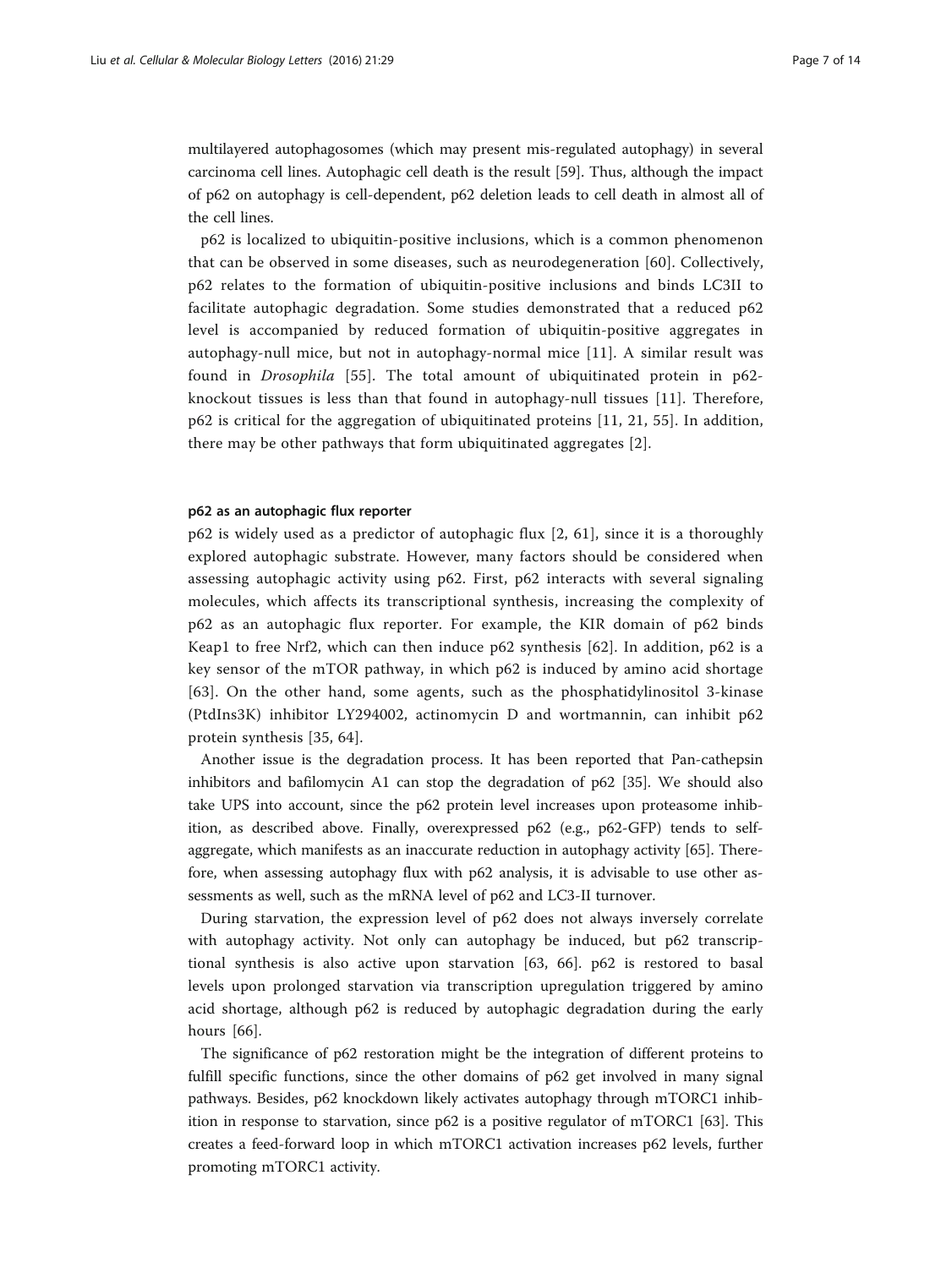#### A role for p62 in the UPS

Natura et al. used the proximity ligation assay (PLA) to reveal that p62 and the proteasome are co-localized in situ under basal conditions. They also found that p62 aggregates contain inactive proteasome, ubiquitinated proteins and autophagosome upon proteasome inhibition [[26](#page-11-0)]. It has been shown that p62 can shuttle K63-polyubiquitinated tau for proteasomal degradation [\[67\]](#page-12-0). This leads us to explore the relationship between p62 and proteasome.

The N-terminal PB1 domain of p62 might interact with Rpt1 and S5a/Rpn10 of the 26S proteasome and collaborate with the C-terminal UBA domain of p62 by binding ubiquitinated proteins to facilitate UPS degradation [\[26](#page-11-0), [66, 68\]](#page-12-0). p62 continuously undergoes rapid nucleo-cytoplasmic shuttling using its own two nuclear localization signal domains (NLS1 and NLS2) and one nuclear export motif (NES) [[63](#page-12-0)]. p62 is localized in nuclear aggregates [[69\]](#page-12-0) and plays a critical role in recruiting the proteasome to the ubiquitinated inclusion in the nucleus. It may also export ubiquitinated cargoes from the nucleus to the cytosol for more efficient degradation [\[68](#page-12-0)].

These studies indicate that p62 is also involved in the proteasomal degradation of ubiquitinated proteins in the nucleus via its NLS and NES domains and in the cytosol via its PB1 domain. Therefore, it naturally contributes to both nuclear and cytosolic protein quality control. Besides, the PEST domain serves as a proteolytic signal for rapid degradation, leading to short intracellular half-lives, which may relate to proteasome function [[26](#page-11-0)]. For instance, HS-1-associated protein X-1 (Hax-1) undergoes a fast turnover via the proteasome system through its PEST domain [[70](#page-12-0)].

Pharmacological inhibition of UPS enhances p62 transcription [[26](#page-11-0), [71](#page-12-0)] and induces the accumulation of ubiquitinated proteins. Inhibiting the proteasome with epoximycin increases the level of p62 far beyond the levels induced by autophagy inhibitors [[26](#page-11-0)]. When p62 is overexpressed, proteasome catalytic activity will be not influenced, although UPS substrates accumulate [\[2\]](#page-10-0), implying that p62 delays the delivery of ubiquitinated proteins to the UPS for degradation. Moreover, p62 overexpression along with pharmacological inhibition of UPS and/or autophagy does not further increase ubiquitin aggregates. These studies suggest that p62 is not required for all of the ubiquitinated aggregates.

## Relationship of p62 with ups and autophagy

#### Interdependence upon defective proteostasis

Overexpressed p62 can enhance protein aggregation and has a protective effect on cell survival as described above. p62 deletion barely decreases the amount of ubiquitinated puncta in autophagy normal cells. Although p62 is not necessary for all the formation of ubiquitinated aggregation, it still plays a crucial role in aggregate degradation.

Proteasome inhibition can activate autophagy, in which p62 is the bridge [\[72](#page-12-0)]. First, proteotoxic stress imposed by proteasome inhibition can induce p62 phosphorylation at serine 405 (S405 in the UBA domain, which is equivalent to S403 in human) and S409 through ULK1/Atg1, which modulates its binding to ubiquitinated proteins [[73](#page-12-0)]. This increased affinity can stabilize ubiquitinated proteins in the sequestosome, which, in turn, prevents p62 dephosphorylation and leads to efficient degradation of the protein aggregates [[74](#page-12-0)]. S409 phosphorylation is essential for the autophagic degradation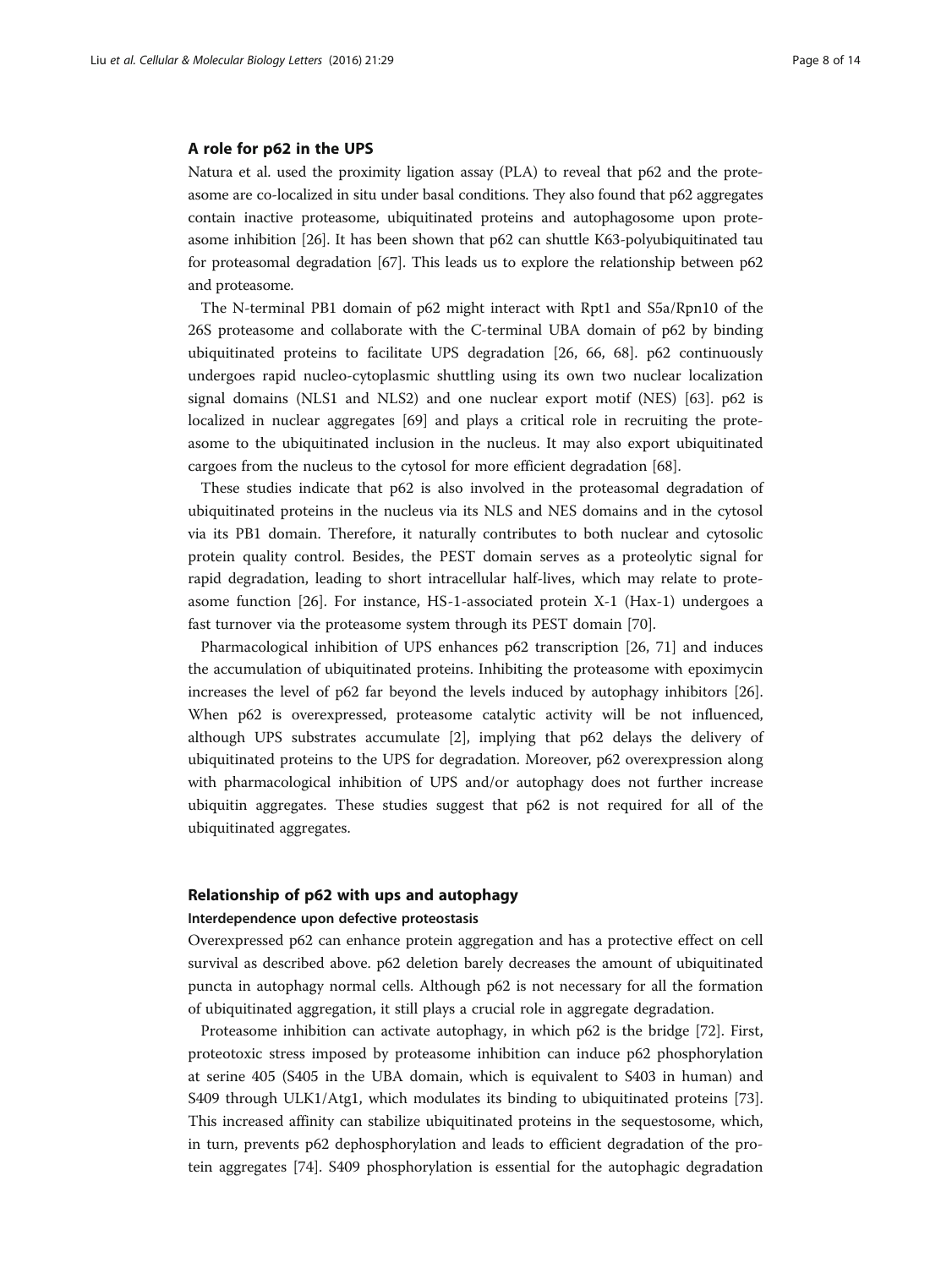of ubiquitinated proteins, recruitment of autophagy machinery proteins and facilitation of S405 phosphorylation by ULK1, casein kinase 2 (CK2) [\[29](#page-11-0)] or TBK-1 [[46\]](#page-11-0). Furthermore, proteasome deficiency upregulates p62 transcription [\[36\]](#page-11-0). Finally, proteasome deficiency can induce adaptive transcriptional activation of Nrf2, which can induce p62 synthesis [\[35](#page-11-0)].

The S351 of KIR is phosphorylated, leading to a rising affinity of p62 for Keap1 and followed by sequestration of Keap1 on the cargoes [[75\]](#page-12-0). Subsequently, Nrf2 is stabilized and shuttled into the nucleus to function. The p62–Keap1 complex selectively facilitates aggregate formation entrapped by autophagosomes [\[76](#page-12-0)] and creates a positive feedback loop with Nrf2 [\[62, 77\]](#page-12-0).

NF-E2-related factor 2 (Nrf2), a transcription factor that controls the expression of an abundance of anti-oxidant genes, is degraded by the proteasome via the Cul3– Keap1–E3 ligase complex under basal conditions. However, during oxidative stress, p62 expression is upregulated by the nuclear import of Nrf2 resulting from the blocked interaction between Keap1 (a negative regulator of Nrf2) and Nrf2. The increased p62 can compete with Nrf2 for Keap1 at the Nrf2-binding site, forming a positive feedback loop [\[62](#page-12-0), [78\]](#page-12-0). All of the investigations suggest that cellular defense mechanisms are networked to fight against defective proteostasis and p62 is a center regulator.

While proteasome deficiency enhances autophagy, autophagy inactivation compromises the ubiquitin–proteasome system due to surplus p62, which delays proteasomal substrate delivery to the proteasome with no changes shown in proteasomal catalytic activity [[2\]](#page-10-0). There is another opinion that pharmacological or genetic inhibition of autophagy can activate the proteasome, as evidenced by an increase in proteasomal activities and the upregulation of proteasomal subunits under nutrient-deficient conditions [[79\]](#page-12-0). It is plausible that the situation occurring in the cell upon starvation is much different from other conditions, such as in the state of overabundant proteins. For instance, p62 can no longer reflect autophagic activity during starvation as mentioned above. Phosphorylation of p62 by ULK1 may enhance autophagic clearance, but that does not occur during starvation, despite its role in canonical autophagy signaling [[73](#page-12-0)].

## Cooperation in aggresome degradation

The terms 'aggresome', 'aggregate', and 'inclusion bodies' are used to describe misfolded protein granules in cells. In 1998, the aggresome was defined as a 'pericentriolar membrane-free, cytoplasmic inclusion containing misfolded ubiquitinated proteins encased in a cage of intermediate filament proteins that co-localize with the microtubule organizing center (MTOC)', in which the autophagosome and lysosome fuse [[80\]](#page-12-0). The 'aggregate protein' can be concentrated to become the aggresome from the periphery to the peri-nucleus. The 'inclusion bodies' have a broader definition that is not microtubule dependent [\[81\]](#page-12-0). This terminology is challenged because it gives the impression of a static state, while many of the bodies are actually highly dynamic and reversible. The term 'dynamic droplets' was suggested to describe the dynamic liquidphase structures as opposed to the solid-phase structures (amyloid-like aggregates) [[82\]](#page-12-0). Further investigation is required to make a final affirmative determination.

Although the aggresome was initially used to describe the disease-associated inclusion bodies formed in neurodegenerative diseases, e.g., Lewy bodies in Parkinson's disease and hyaline inclusion bodies in amyotrophic lateral sclerosis (ALS), the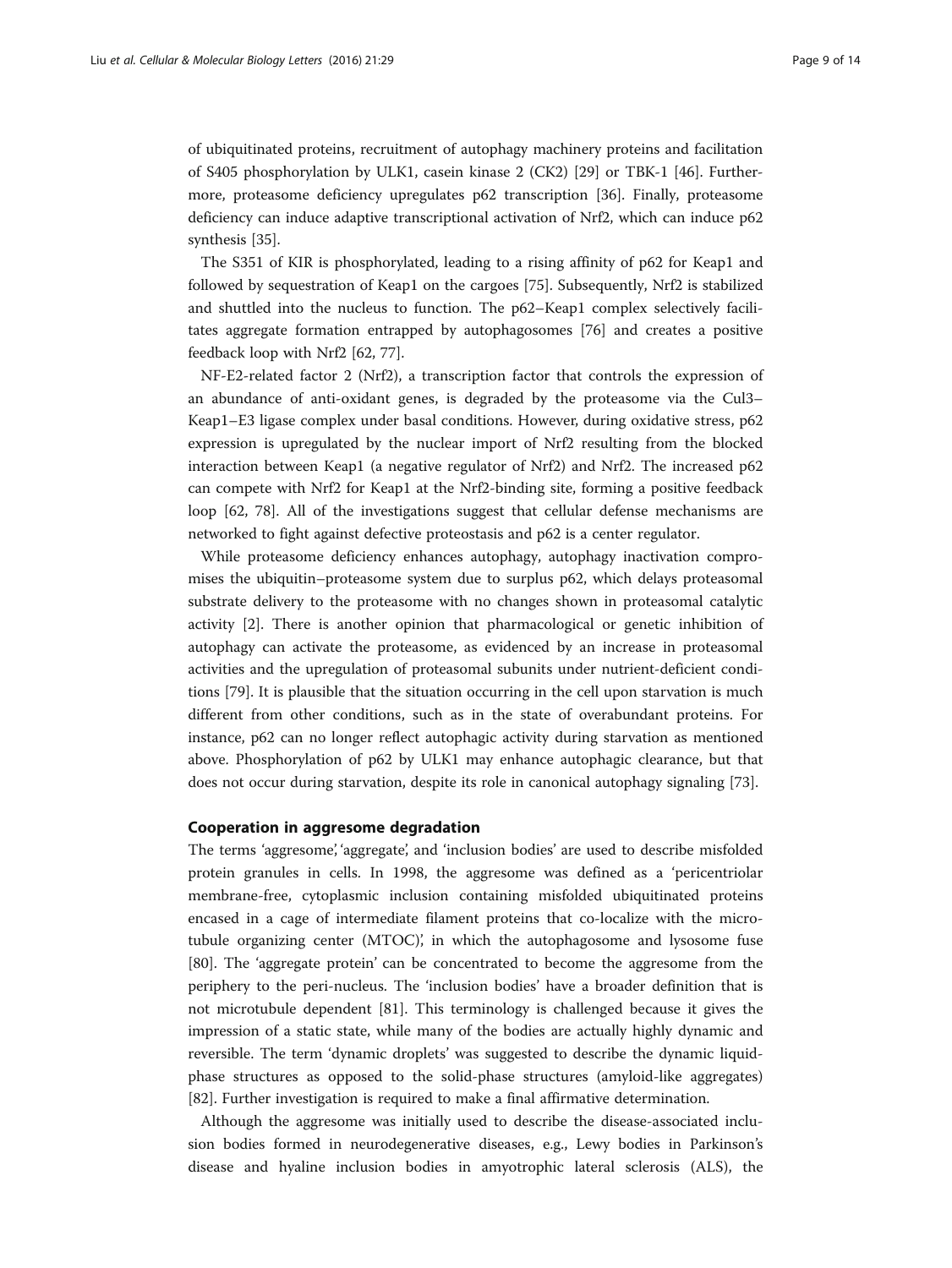relevance of the aggresome to inclusions in disease is still disputable [[77](#page-12-0)]. Almost a decade ago, disease-related proteins, such as huntingtin (Htt), were found to form a different pattern compared with the misfolded protein upon proteasome inhibition [[83\]](#page-12-0), i.e., periphery versus peri-nuclear, despite other similar biological characteristics.

There is a common consensus that misfolded proteins aggregate and are concentrated in the aggresome, which is removed via the autophagy–lysosome pathway [[77](#page-12-0)]. Degradation is strongly based on the activity of histone deacetylase 6 (HDAC6), which also plays a pivotal role in aggresome formation [[84\]](#page-12-0). Acetylated cortactin becomes cortactin via HDCA6 deacetylase activity, and the latter interacts with F-actin to form cortactin–F-actin assemblies that are recruited to the MTOC, promoting autophagosome and lysosome fusion and substrate clearance. p62 can modulate this process by directly inhibiting HDAC6 activity and facilitating removal of the cortactin–F-actin assembly to MTOC, which seems paradoxical [\[84\]](#page-12-0). Some observations suggest that loss of p62 leads to cortactin–F-actin assemblies remaining localized in the periphery and ubiquitinated protein accumulation [\[85](#page-12-0)]. HDAC6 knockdown leads to failure of fusion between the autophagosome and lysosome and subsequent protein aggregation [[86](#page-12-0)]. p62 can facilitate protein aggregation and also modulate protein transport to the processing site, while HDAC6 facilitates autophagosome–lysosome fusion. The ratio of p62 to HDAC6 maintains the homeostasis of the autophagic process. The proteasome can also modulate aggresome degradation: Poh1, a subunit of 19S, cleaves ubiquitin chains from the substrates, and subsequently the products and K63 activate HDAC6 [[87\]](#page-12-0). While proteasome inhibition imposes proteotoxic stress, the cell fate (survival or death) in response to an altered ratio of p62 to HDAC6 remains unclear.

# Conclusion

Because the UPS, autophagy and p62 are the interdependent elements of the protein quality control system, they must act in a networked manner to maintain proteostasis. p62 may serve as an integration center for multiple functions, including the formation of the autophagosome, the delivery of ubiquitinated proteins to the proteasome, and aggregate formation for autophagic clearance. It is also involved in several signaling pathways [[88](#page-12-0), [89\]](#page-13-0). In addition, it has been shown that p62 can inhibit ATP- and ubiquitin-independent LC3 degradation by the proteasome [[90\]](#page-13-0). p62 is also involved in many diseases. For instance, the mutation of the UBA domain in p62 leads to Paget's disease [\[91](#page-13-0)]. p62 and autophagy synergize to promote tumor growth [[92\]](#page-13-0), and p62 selectively binds mutant SOD1 to form aggregates in model systems of familial amyotrophic lateral sclerosis [\[25](#page-10-0), [57](#page-11-0)]. Therefore, p62 could be a promising strategic target for treatment of certain pathological conditions.

#### Abbreviations

HDAC6: Histone deacetylase 6; MTOC: The microtubule organizing center; mTORC1: Mechanistic target of rapamycin complex 1; Nrf2: NF-E2-related factor 2; UPS: The ubiquitin–proteasome system; αPKCs: Atypical protein kinases Cs

Acknowledgements

Not applicable.

#### Funding

This study was supported by the National Natural Science Foundation of China (No. 81570656 and 81470959), Natural Science Foundation of Guangdong Province (No. 2014A030313540), Medical Scientific Research Foundation of Guangdong Province (No. A2015138 and A2014480) and the Administration of Traditional Chinese Medicine of Guangdong Province (No. 20141153).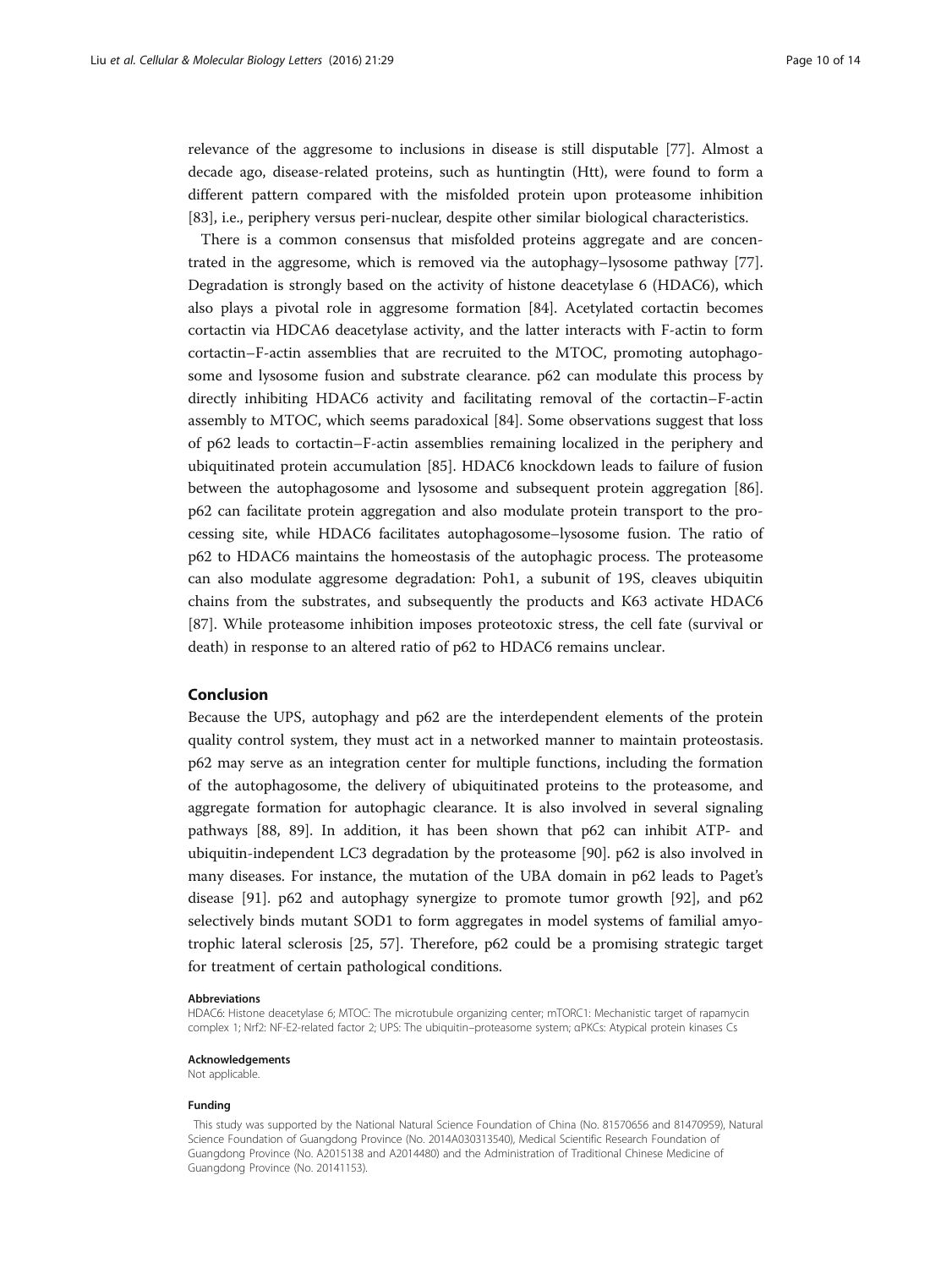#### <span id="page-10-0"></span>Availability of data and materials

Not applicable.

#### Authors' contributions

WJL and LY conceived the structure and wrote this manuscript; WFH, LJG and ZGX designed the figures; HLW wrote about the ubiquitinated protein degradation pathways. CY and HFL improved the structure and language of the manuscript; All authors read and approved the final manuscript.

#### Competing interests

The authors declare that they have no competing interests.

#### Consent for publication

Not applicable.

#### Ethics approval and consent to participate

Not applicable.

#### Author details

<sup>1</sup>The Institute of Nephrology, Guangdong Medical University, Zhanjiang, Guangdong 524001, China. <sup>2</sup>Key Laboratory of Chinese Internal Medicine of Ministry of Education and Beijing, Dongzhimen Hospital Affiliated to Beijing University of Chinese Medicine, Beijing 100700, China.

#### Received: 4 December 2016 Accepted: 7 December 2016 Published online: 13 December 2016

#### References

- 1. Schubert U, Anton LC, Gibbs J, Norbury CC, Yewdell JW, Bennink JR. Rapid degradation of a large fraction of newly synthesized proteins by proteasomes. Nature. 2000;404:770–4.
- 2. Korolchuk VI, Mansilla A, Menzies FM, Rubinsztein DC. Autophagy inhibition compromises degradation of ubiquitin-proteasome pathway substrates. Mol Cell. 2009;33:517–27.
- 3. Castro A, Bernis C, Vigneron S, Labbe JC, Lorca T. The anaphase-promoting complex: a key factor in the regulation of cell cycle. Oncogene. 2005;24:314–25.
- 4. Orlowski RZ. The role of the ubiquitin-proteasome pathway in apoptosis. Cell Death Differ. 1999;6:303–13.
- 5. Yao T, Ndoja A. Regulation of gene expression by the ubiquitin-proteasome system. Semin Cell Dev Biol. 2012;23:523–9. 6. Goldberg AL. Functions of the proteasome: from protein degradation and immune surveillance to cancer therapy.
- Biochem Soc Trans. 2007;35:12–7. 7. Verma R, Aravind L, Oania R, McDonald WH, Yates 3rd JR, Koonin EV, Deshaies RJ. Role of Rpn11 metalloprotease in deubiquitination and degradation by the 26S proteasome. Science. 2002;298:611–5.
- 8. Hanna J, Finley D. A proteasome for all occasions. FEBS Lett. 2007;581:2854–61.
- 9. Hershko A, Ciechanover A. The ubiquitin system. Annu Rev Biochem. 1998;67:425–79.
- 10. Hochstrasser M. Lingering mysteries of ubiquitin-chain assembly. Cell. 2006;124:2734.
- 11. Komatsu M, Waguri S, Koike M, Sou YS, Ueno T, Hara T, Mizushima N, Iwata J, Ezaki J, Murata S, Hamazaki J, Nishito Y, Iemura S, Natsume T, Yanagawa T, Uwayama J, Warabi E, Yoshida H, Ishii T, Kobayashi A, Yamamoto M, Yue Z, Uchiyama Y, Kominami E, Tanaka K. Homeostatic levels of p62 control cytoplasmic inclusion body formation in autophagy-deficient mice. Cell. 2007;131:1149–63.
- 12. Yang Z, Klionsky DJ. Eaten alive: a history of macroautophagy. Nat Cell Biol. 2010;12:814–22.
- 13. Rogov V, Dotsch V, Johansen T, Kirkin V. Interactions between autophagy receptors and ubiquitin-like proteins form the molecular basis for selective autophagy. Mol Cell. 2014;53:167–78.
- 14. Wilkinson DS, Jariwala JS, Anderson E, Mitra K, Meisenhelder J, Chang JT, Ideker T, Hunter T, Nizet V, Dillin A, Hansen M. Phosphorylation of LC3 by the Hippo kinases STK3/STK4 is essential for autophagy. Mol Cell. 2015;57:55–68.
- 15. Xie Z, Klionsky DJ. Autophagosome formation: core machinery and adaptations. Nat Cell Biol. 2007;9:1102–9.
- 16. Klionsky DJ, Schulman BA. Dynamic regulation of macroautophagy by distinctive ubiquitin-like proteins. Nat Struct Mol Biol. 2014;21:336–45.
- 17. Lamark T, Kirkin V, Dikic I, Johansen T. NBR1 and p62 as cargo receptors for selective autophagy of ubiquitinated targets. Cell Cycle. 2009;8:1986–90.
- 18. Komatsu M, Ichimura Y. Physiological significance of selective degradation of p62 by autophagy. FEBS Lett. 2010;584:1374–8.
- 19. Wei H, Guan JL. Blocking tumor growth by targeting autophagy and SQSTM1 in vivo. Autophagy. 2015;11:854–5.
- 20. Liu WJ, Luo MN, Tan J, Chen W, Huang LZ, Yang C, Pan Q, Li B, Liu HF. Autophagy activation reduces renal tubular injury induced by urinary proteins. Autophagy. 2014;10:243–56.
- 21. Pankiv S, Clausen TH, Lamark T, Brech A, Bruun JA, Outzen H, Overvatn A, Bjorkoy G, Johansen T. p62/SQSTM1 binds directly to Atg8/LC3 to facilitate degradation of ubiquitinated protein aggregates by autophagy. J Biol Chem. 2007;282:24131–45.
- 22. Bjorkoy G, Lamark T, Brech A, Outzen H, Perander M, Overvatn A, Stenmark H, Johansen T. p62/SQSTM1 forms protein aggregates degraded by autophagy and has a protective effect on huntingtin-induced cell death. J Cell Biol. 2005;171:603–14.
- 23. Shin J. P62 and the sequestosome, a novel mechanism for protein metabolism. Arch Pharm Res. 1998;21:629–33.
- 24. Wang X, Terpstra EJ. Ubiquitin receptors and protein quality control. J Mol Cell Cardiol. 2013;55:73–84.
- 25. Lin X, Li S, Zhao Y, Ma X, Zhang K, He X, Wang Z. Interaction domains of p62: a bridge between p62 and selective autophagy. DNA Cell Biol. 2013;32:220–7.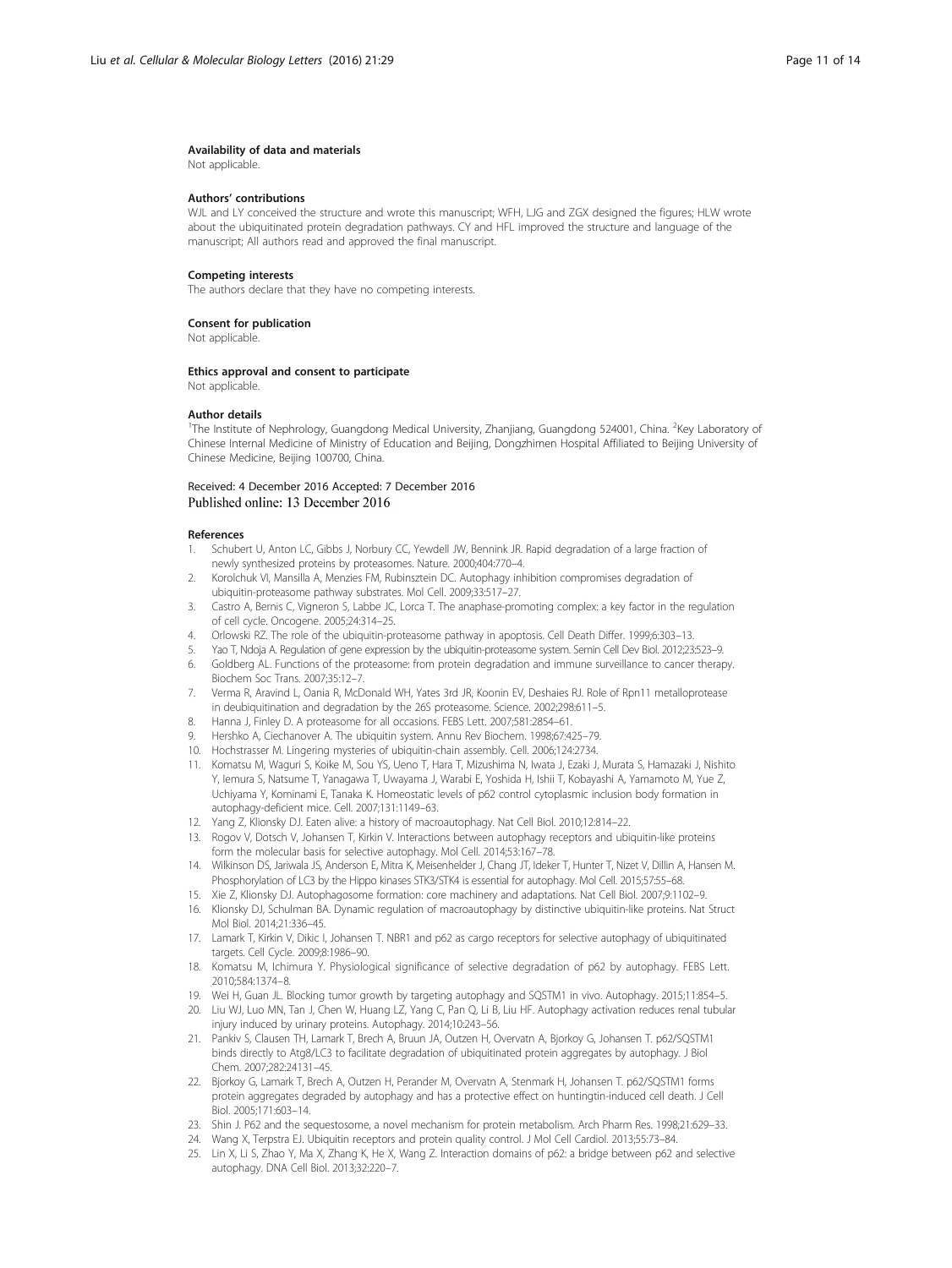- <span id="page-11-0"></span>26. Myeku N, Figueiredo-Pereira ME. Dynamics of the degradation of ubiquitinated proteins by proteasomes and autophagy: association with sequestosome 1/p62. J Biol Chem. 2011;286:22426–40.
- 27. Kirkin V, McEwan DG, Novak I, Dikic I. A role for ubiquitin in selective autophagy. Mol Cell. 2009;34:259–69.
- 28. Johansen T, Lamark T. Selective autophagy mediated by autophagic adapter proteins. Autophagy. 2011;7:279–96.
- 29. Moscat J, Diaz-Meco MT, Albert A, Campuzano S. Cell signaling and function organized by PB1 domain interactions. Mol Cell. 2006;23:631–40.
- 30. Ichimura Y, Kumanomidou T, Sou YS, Mizushima T, Ezaki J, Ueno T, Kominami E, Yamane T, Tanaka K, Komatsu M. Structural basis for sorting mechanism of p62 in selective autophagy. J Biol Chem. 2008;283:22847–57.
- 31. Sanz L, Sanchez P, Lallena MJ, Diaz-Meco MT, Moscat J. The interaction of p62 with RIP links the atypical PKCs to NF-kappaB activation. EMBO J. 1999;18:3044–53.
- 32. Nakamura K, Kimple AJ, Siderovski DP, Johnson GL. PB1 domain interaction of p62/sequestosome 1 and MEKK3 regulates NF-kappaB activation. J Biol Chem. 2010;285:2077–89.
- 33. Wooten MW, Geetha T, Seibenhener ML, Babu JR, Diaz-Meco MT, Moscat J. The p62 scaffold regulates nerve growth factor-induced NF-kappaB activation by influencing TRAF6 polyubiquitination. J Biol Chem. 2005;280:35625–9.
- 34. Lee SJ, Pfluger PT, Kim JY, Nogueiras R, Duran A, Pages G, Pouyssegur J, Tschop MH, Diaz-Meco MT, Moscat J. A functional role for the p62-ERK1 axis in the control of energy homeostasis and adipogenesis. EMBO Rep. 2010;11:226–32.
- 35. Puissant A, Fenouille N, Auberger P. When autophagy meets cancer through p62/SQSTM1. Am J Cancer Res. 2012;2:397–413.
- 36. Thompson HG, Harris JW, Wold BJ, Lin F, Brody JP. p62 overexpression in breast tumors and regulation by prostate-derived Ets factor in breast cancer cells. Oncogene. 2003;22:2322–33.
- 37. Chen ZJ, Sun LJ. Nonproteolytic functions of ubiquitin in cell signaling. Mol Cell. 2009;33:275–86.
- 38. Clague MJ, Urbe S. Ubiquitin: same molecule, different degradation pathways. Cell. 2010;143:682–5.
- 39. Ciechanover A, Stanhill A. The complexity of recognition of ubiquitinated substrates by the 26S proteasome. Biochim Biophys Acta. 1843;2014:86–96.
- 40. Tan JM, Wong ES, Kirkpatrick DS, Pletnikova O, Ko HS, Tay SP, Ho MW, Troncoso J, Gygi SP, Lee MK, Dawson VL, Dawson TM, Lim KL. Lysine 63-linked ubiquitination promotes the formation and autophagic clearance of protein inclusions associated with neurodegenerative diseases. Hum Mol Genet. 2008;17:431–9.
- 41. Kravtsova-Ivantsiv Y, Sommer T, Ciechanover A. The lysine48-based polyubiquitin chain proteasomal signal: not a single child anymore. Angew Chem Int Ed Engl. 2013;52:192–8.
- 42. Schreiber A, Peter M. Substrate recognition in selective autophagy and the ubiquitin-proteasome system. Biochim Biophys Acta. 1843;2014:163–81.
- 43. Shabek N, Herman-Bachinsky Y, Buchsbaum S, Lewinson O, Haj-Yahya M, Hejjaoui M, Lashuel HA, Sommer T, Brik A, Ciechanover A. The size of the proteasomal substrate determines whether its degradation will be mediated by mono- or polyubiquitylation. Mol Cell. 2012;48:87–97.
- 44. Long J, Gallagher TR, Cavey JR, Sheppard PW, Ralston SH, Layfield R, Searle MS. Ubiquitin recognition by the ubiquitin-associated domain of p62 involves a novel conformational switch. J Biol Chem. 2008;283:5427–40.
- 45. Wooten MW, Geetha T, Babu JR, Seibenhener ML, Peng J, Cox N, Diaz-Meco MT, Moscat J. Essential role of sequestosome 1/p62 in regulating accumulation of Lys63-ubiquitinated proteins. J Biol Chem. 2008;283:6783–9.
- 46. Pilli M, Arko-Mensah J, Ponpuak M, Roberts E, Master S, Mandell MA, Dupont N, Ornatowski W, Jiang S, Bradfute SB, Bruun JA, Hansen TE, Johansen T, Deretic V. TBK-1 promotes autophagy-mediated antimicrobial defense by controlling autophagosome maturation. Immunity. 2012;37:223–34.
- 47. Behrends C, Harper JW. Constructing and decoding unconventional ubiquitin chains. Nat Struct Mol Biol. 2011;18:520–8.
- 48. Hara T, Nakamura K, Matsui M, Yamamoto A, Nakahara Y, Suzuki-Migishima R, Yokoyama M, Mishima K, Saito I, Okano H, Mizushima N. Suppression of basal autophagy in neural cells causes neurodegenerative disease in mice. Nature. 2006;441:885–9.
- 49. Komatsu M, Waguri S, Chiba T, Murata S, Iwata J, Tanida I, Ueno T, Koike M, Uchiyama Y, Kominami E, Tanaka K. Loss of autophagy in the central nervous system causes neurodegeneration in mice. Nature. 2006;441:880–4.
- 50. Webb JL, Ravikumar B, Atkins J, Skepper JN, Rubinsztein DC. Alpha-Synuclein is degraded by both autophagy and the proteasome. J Biol Chem. 2003;278:25009–13.
- 51. Tian Z, Wang C, Hu C, Tian Y, Liu J, Wang X. Autophagic-lysosomal inhibition compromises ubiquitin-proteasome system performance in a p62 dependent manner in cardiomyocytes. PLoS One. 2014;9:e100715.
- 52. Ebato C, Uchida T, Arakawa M, Komatsu M, Ueno T, Komiya K, Azuma K, Hirose T, Tanaka K, Kominami E, Kawamori R, Fujitani Y, Watada H. Autophagy is important in islet homeostasis and compensatory increase of beta cell mass in response to high-fat diet. Cell Metab. 2008;8:325–32.
- 53. Masiero E, Agatea L, Mammucari C, Blaauw B, Loro E, Komatsu M, Metzger D, Reggiani C, Schiaffino S, Sandri M. Autophagy is required to maintain muscle mass. Cell Metab. 2009;10:507–15.
- 54. Komatsu M, Waguri S, Ueno T, Iwata J, Murata S, Tanida I, Ezaki J, Mizushima N, Ohsumi Y, Uchiyama Y, Kominami E, Tanaka K, Chiba T. Impairment of starvation-induced and constitutive autophagy in Atg7-deficient mice. J Cell Biol. 2005;169:425–34.
- 55. Nezis IP, Simonsen A, Sagona AP, Finley K, Gaumer S, Contamine D, Rusten TE, Stenmark H, Brech A. Ref(2)P, the Drosophila melanogaster homologue of mammalian p62, is required for the formation of protein aggregates in adult brain. J Cell Biol. 2008;180:1065–71.
- 56. Gal J, Strom AL, Kilty R, Zhang F, Zhu H. p62 accumulates and enhances aggregate formation in model systems of familial amyotrophic lateral sclerosis. J Biol Chem. 2007;282:11068–77.
- 57. Paine MG, Babu JR, Seibenhener ML, Wooten MW. Evidence for p62 aggregate formation: role in cell survival. FEBS Lett. 2005;579:5029–34.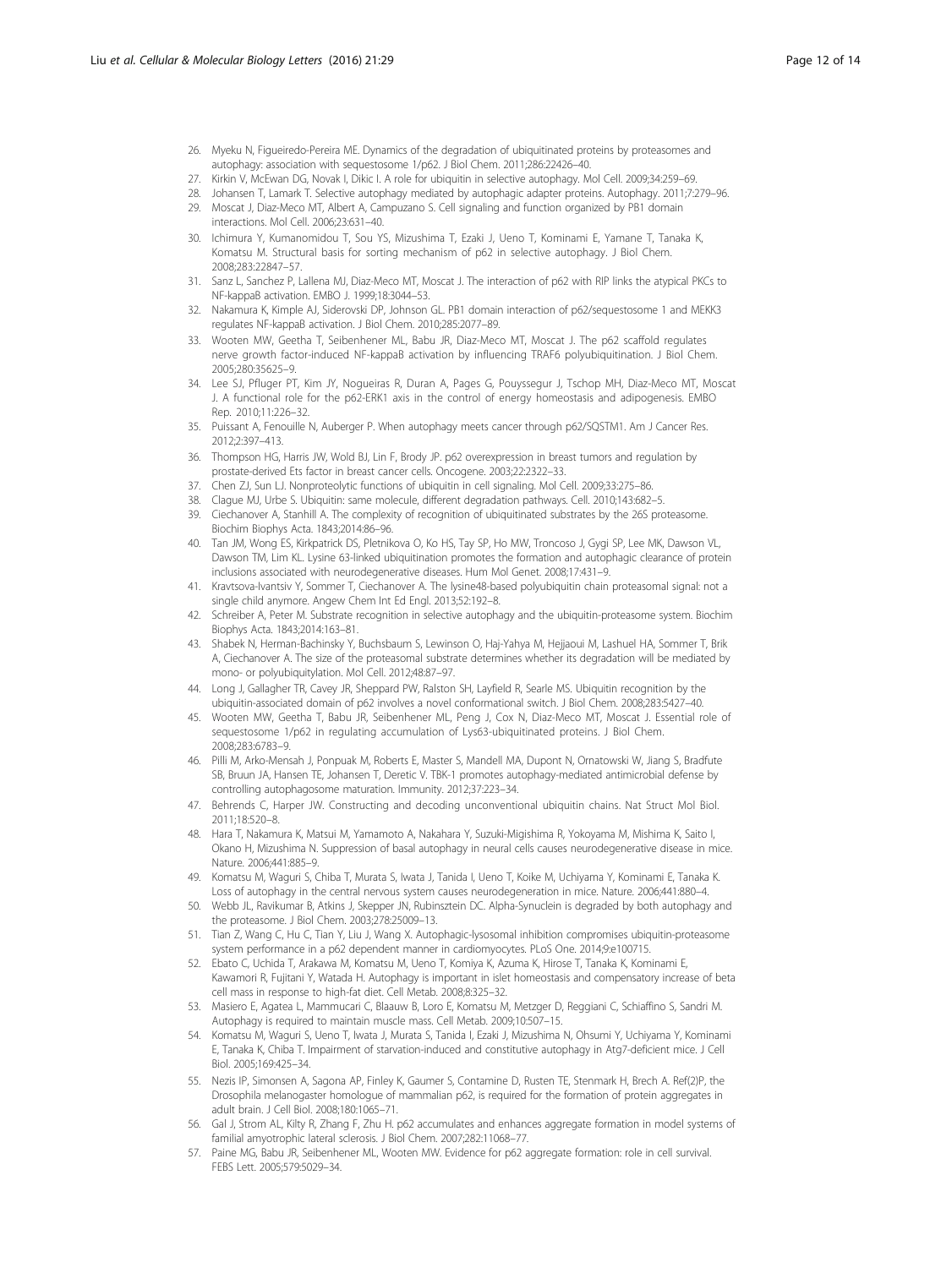- <span id="page-12-0"></span>58. Su H, Wang X. Autophagy and p62 in cardiac protein quality control. Autophagy. 2011;7:1382–3.
- 59. Nihira K, Miki Y, Ono K, Suzuki T, Sasano H. An inhibition of p62/SQSTM1 caused autophagic cell death of several human carcinoma cells. Cancer Sci. 2014;105:568–75.
- 60. Knaevelsrud H, Simonsen A. Fighting disease by selective autophagy of aggregate-prone proteins. FEBS Lett. 2010;584:2635–45.
- 61. Mizushima N, Yoshimori T, Levine B. Methods in mammalian autophagy research. Cell. 2010;140:313–26.
- 62. Jain A, Lamark T, Sjottem E, Larsen KB, Awuh JA, Overvatn A, McMahon M, Hayes JD, Johansen T. p62/SQSTM1 is a target gene for transcription factor NRF2 and creates a positive feedback loop by inducing antioxidant response element-driven gene transcription. J Biol Chem. 2010;285:22576–91.
- 63. Duran A, Amanchy R, Linares JF, Joshi J, Abu-Baker S, Porollo A, Hansen M, Moscat J, Diaz-Meco MT. p62 is a key regulator of nutrient sensing in the mTORC1 pathway. Mol Cell. 2011;44:134–46.
- 64. Seglen PO, Gordon PB. 3-Methyladenine: specific inhibitor of autophagic/lysosomal protein degradation in isolated rat hepatocytes. Proc Natl Acad Sci U S A. 1982;79:1889–92.
- 65. Pircs K, Nagy P, Varga A, Venkei Z, Erdi B, Hegedus K, Juhasz G. Advantages and limitations of different p62-based assays for estimating autophagic activity in Drosophila. PLoS One. 2012;7:e44214.
- 66. Sahani MH, Itakura E, Mizushima N. Expression of the autophagy substrate SQSTM1/p62 is restored during prolonged starvation depending on transcriptional upregulation and autophagy-derived amino acids. Autophagy. 2014;10:431–41.
- 67. Babu JR, Geetha T, Wooten MW. Sequestosome 1/p62 shuttles polyubiquitinated tau for proteasomal degradation. J Neurochem. 2005;94:192–203.
- 68. Pankiv S, Lamark T, Bruun JA, Overvatn A, Bjorkoy G, Johansen T. Nucleocytoplasmic shuttling of p62/SQSTM1 and its role in recruitment of nuclear polyubiquitinated proteins to promyelocytic leukemia bodies. J Biol Chem. 2010; 285:5941–53.
- 69. Pikkarainen M, Hartikainen P, Soininen H, Alafuzoff I. Distribution and pattern of pathology in subjects with familial or sporadic late-onset cerebellar ataxia as assessed by p62/sequestosome immunohistochemistry. Cerebellum. 2011;10:720–31.
- 70. Li B, Hu Q, Xu R, Ren H, Fei E, Chen D, Wang G. Hax-1 is rapidly degraded by the proteasome dependent on its PEST sequence. BMC Cell Biol. 2012;13:20.
- 71. Choe JY, Jung HY, Park KY, Kim SK. Enhanced p62 expression through impaired proteasomal degradation is involved in caspase-1 activation in monosodium urate crystal-induced interleukin-1b expression. Rheumatology (Oxford). 2014;53:1043–53.
- 72. Cortes CJ, La Spada AR. Autophagy in polyglutamine disease: imposing order on disorder or contributing to the chaos? Mol Cell Neurosci. 2015;66:53–61.
- 73. Lim J, Lachenmayer ML, Wu S, Liu W, Kundu M, Wang R, Komatsu M, Oh YJ, Zhao Y, Yue Z. Proteotoxic stress induces phosphorylation of p62/SQSTM1 by ULK1 to regulate selective autophagic clearance of protein aggregates. PLoS Genet. 2015;11:e1004987.
- 74. Matsumoto G, Wada K, Okuno M, Kurosawa M, Nukina N. Serine 403 phosphorylation of p62/SQSTM1 regulates selective autophagic clearance of ubiquitinated proteins. Mol Cell. 2011;44:279–89.
- 75. Ichimura Y, Waguri S, Sou YS, Kageyama S, Hasegawa J, Ishimura R, Saito T, Yang Y, Kouno T, Fukutomi T, Hoshii T, Hirao A, Takagi K, Mizushima T, Motohashi H, Lee MS, Yoshimori T, Tanaka K, Yamamoto M, Komatsu M. Phosphorylation of p62 activates the Keap1-Nrf2 pathway during selective autophagy. Mol Cell. 2013;51:618–31.
- 76. Fan W, Tang Z, Chen D, Moughon D, Ding X, Chen S, Zhu M, Zhong Q. Keap1 facilitates p62-mediated ubiquitin aggregate clearance via autophagy. Autophagy. 2010;6:614–21.
- 77. Kageyama S, Sou YS, Uemura T, Kametaka S, Saito T, Ishimura R, Kouno T, Bedford L, Mayer RJ, Lee MS, Yamamoto M, Waguri S, Tanaka K, Komatsu M. Proteasome dysfunction activates autophagy and the Keap1-Nrf2 pathway. J Biol Chem. 2014;289:24944–55.
- 78. Su H, Wang X. p62 Stages an interplay between the ubiquitin-proteasome system and autophagy in the heart of defense against proteotoxic stress. Trends Cardiovasc Med. 2011;21:224–8.
- 79. Wang XJ, Yu J, Wong SH, Cheng AS, Chan FK, Ng SS, Cho CH, Sung JJ, Wu WK. A novel crosstalk between two major protein degradation systems: regulation of proteasomal activity by autophagy. Autophagy. 2013;9:1500–8.
- 80. Johnston JA, Ward CL, Kopito RR. Aggresomes: a cellular response to misfolded proteins. J Cell Biol. 1998;143:1883–98.
- 81. Kopito RR. Aggresomes, inclusion bodies and protein aggregation. Trends Cell Biol. 2000;10:524–30.
- 82. Amen T, Kaganovich D. Dynamic droplets: the role of cytoplasmic inclusions in stress, function, and disease. Cell Mol Life Sci. 2015;72:401–15.
- 83. Kaganovich D, Kopito R, Frydman J. Misfolded proteins partition between two distinct quality control compartments. Nature. 2008;454:1088–95.
- 84. Yan J, Seibenhener ML, Calderilla-Barbosa L, Diaz-Meco MT, Moscat J, Jiang J, Wooten MW, Wooten MC. SQSTM1/ p62 interacts with HDAC6 and regulates deacetylase activity. PLoS One. 2013;8:e76016.
- 85. Seibenhener ML, Babu JR, Geetha T, Wong HC, Krishna NR, Wooten MW. Sequestosome 1/p62 is a polyubiquitin chain binding protein involved in ubiquitin proteasome degradation. Mol Cell Biol. 2004;24:8055–68.
- 86. Lee JY, Koga H, Kawaguchi Y, Tang W, Wong E, Gao YS, Pandey UB, Kaushik S, Tresse E, Lu J, Taylor JP, Cuervo AM, Yao TP. HDAC6 controls autophagosome maturation essential for ubiquitin-selective quality-control autophagy. EMBO J. 2010;29:969–80.
- 87. Hao R, Nanduri P, Rao Y, Panichelli RS, Ito A, Yoshida M, Yao TP. Proteasomes activate aggresome disassembly and clearance by producing unanchored ubiquitin chains. Mol Cell. 2013;51:819–28.
- 88. Hayashi K, Dan K, Goto F, Tshuchihashi N, Nomura Y, Fujioka M, Kanzaki S, Ogawa K. The autophagy pathway maintained signaling crosstalk with the Keap1-Nrf2 system through p62 in auditory cells under oxidative stress. Cell Signal. 2015;27:382–93.